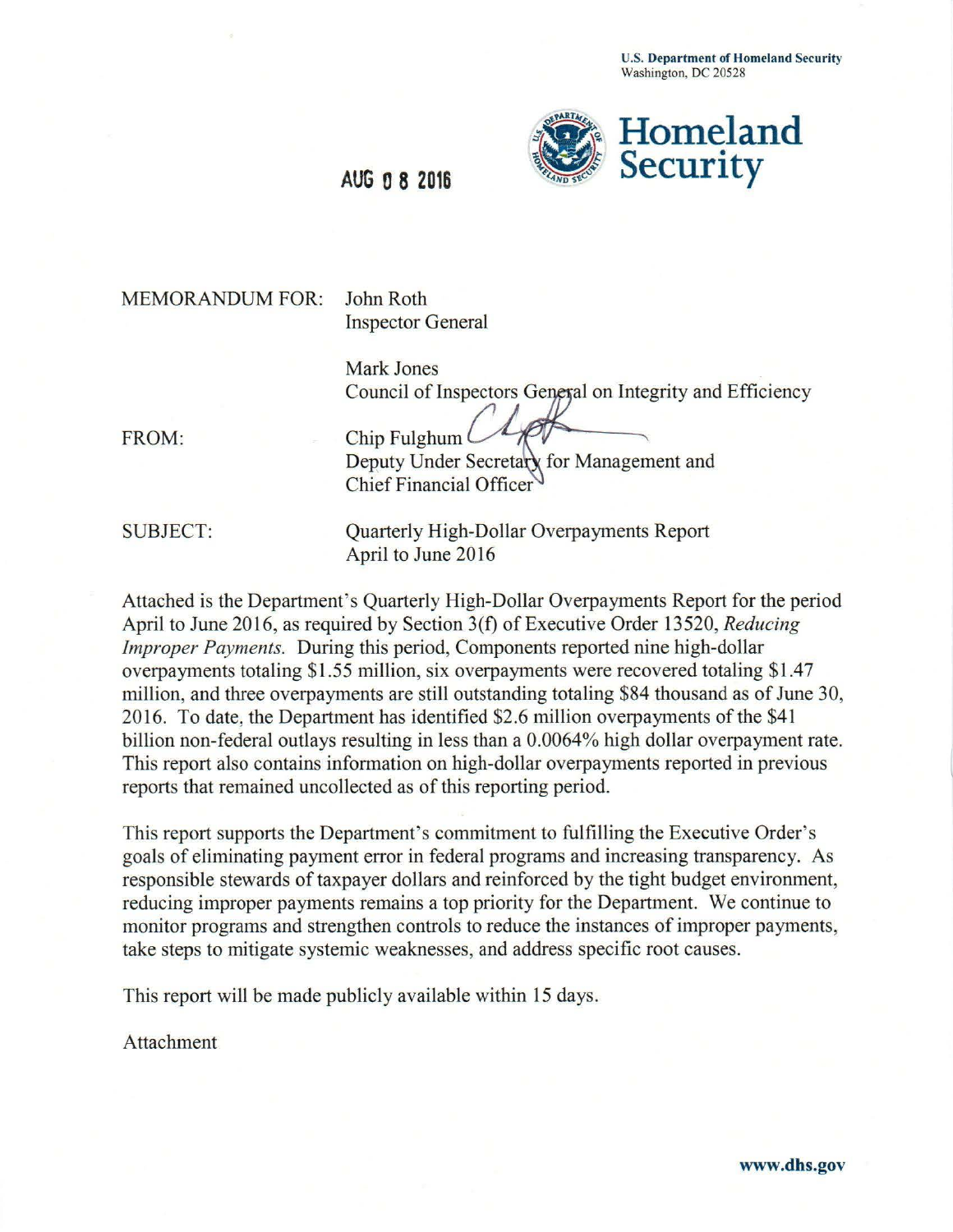## **Department of Homeland Security High-Dollar Overpayments Report**

|                                 |                                                         |                |           |                                                                                                                                                                                                                                                                                                                                                                                                                                                                                                                                                                                                                                                                                                                                                                                                                             |                                    |                                            | <b>High-Dollar Overpayments Report</b><br>for the Quarter Ending June 30, 2016                                                                                                                                                                                                                                                                                                                                                                                                                                                                                                                                                                                                                                                              |                     |                                        |                              |                    |                   |                                                                 |                     |                                                      |                        |                                        |
|---------------------------------|---------------------------------------------------------|----------------|-----------|-----------------------------------------------------------------------------------------------------------------------------------------------------------------------------------------------------------------------------------------------------------------------------------------------------------------------------------------------------------------------------------------------------------------------------------------------------------------------------------------------------------------------------------------------------------------------------------------------------------------------------------------------------------------------------------------------------------------------------------------------------------------------------------------------------------------------------|------------------------------------|--------------------------------------------|---------------------------------------------------------------------------------------------------------------------------------------------------------------------------------------------------------------------------------------------------------------------------------------------------------------------------------------------------------------------------------------------------------------------------------------------------------------------------------------------------------------------------------------------------------------------------------------------------------------------------------------------------------------------------------------------------------------------------------------------|---------------------|----------------------------------------|------------------------------|--------------------|-------------------|-----------------------------------------------------------------|---------------------|------------------------------------------------------|------------------------|----------------------------------------|
| <b>Current Quarter Activity</b> |                                                         |                |           |                                                                                                                                                                                                                                                                                                                                                                                                                                                                                                                                                                                                                                                                                                                                                                                                                             |                                    |                                            |                                                                                                                                                                                                                                                                                                                                                                                                                                                                                                                                                                                                                                                                                                                                             |                     |                                        |                              |                    |                   |                                                                 |                     |                                                      |                        |                                        |
|                                 | Recipient<br>Component   Type (Entity<br>or Individual) | City           | State     | <b>Recovery Actions</b><br>Program(s)<br>Responsible<br><b>Taken or Planned</b>                                                                                                                                                                                                                                                                                                                                                                                                                                                                                                                                                                                                                                                                                                                                             | Category (Bill)                    | <b>Cause of</b><br>Overpayment<br>Category | Why the Overpayment Occurred And Actions to Prevent<br>Reoccurrence                                                                                                                                                                                                                                                                                                                                                                                                                                                                                                                                                                                                                                                                         | <b>Payment Date</b> | High \$ Overpayment<br>Date Identified | Date Overpayment<br>Recouped | <b>Amount Paid</b> | Correct<br>Amount | Overpayment<br>Amount                                           | Recovered<br>Amount | <b>Waived Amount</b><br>or Documentation<br>Received | Outstanding<br>Balance | Days taken to<br>Recoup<br>Overpayment |
| <b>USCG</b>                     | Individual                                              | Washington     |           | Coast Guard Pay &<br>DC Personnel Center - Payroll deduction at maximum rate<br><b>Retired Pay</b>                                                                                                                                                                                                                                                                                                                                                                                                                                                                                                                                                                                                                                                                                                                          | Late Notification<br>Death         | Late Notification -<br>Death               | Late death notification. Instructions on how to report a retiree death are printed in the<br>monthly retiree newsletter.                                                                                                                                                                                                                                                                                                                                                                                                                                                                                                                                                                                                                    | June 1, 2016        | June 3, 2016                           | June 15, 2016                | \$35,437.31        | \$0.00            | \$35,437.31                                                     | \$35,437.31         | \$0.00                                               | \$0.00                 | 30 <sup>°</sup>                        |
| <b>USCG</b>                     | Individual                                              | Boerne         | <b>TX</b> | Coast Guard Pay &<br>Personnel Center - Payroll deduction at maximum rate<br><b>Retired Pay</b>                                                                                                                                                                                                                                                                                                                                                                                                                                                                                                                                                                                                                                                                                                                             | Late Notification<br>Death         | Late Notification -<br>Death               | Late death notification. Instructions on how to report a retiree death are printed in the<br>monthly retiree newsletter.                                                                                                                                                                                                                                                                                                                                                                                                                                                                                                                                                                                                                    | June 1, 2016        | June 3, 2016                           | June 7, 2016                 | \$50,452.29        | \$0.00            | \$50,452.29                                                     | \$50,452.29         | \$0.00                                               | \$0.00                 | 30 <sup>°</sup>                        |
| <b>DNDO</b>                     | Entity                                                  | Alexandria     | VA        | The vendor has been notified and a refund package has been prepared to request the<br>full amount of the overpayment. The supervisory accounting technician personally<br>contacted the vendor on two different occasions regarding the recoupment of the<br>overpayments. Potomacwave's POC, Jennifer Harris, stated that the owners of the<br><b>FINCEN</b><br>company are out of the country and will not return until early next week (06JUN2016); Duplicate Payment<br>they are the only ones authorized to sign the refund checks. USCG FINCEN A/P has<br>requested the checks be expedited and sent via overnight mail once the refund is<br>issued. USCG FINCEN A/P advised the vendor it also forwarded the refund package<br>to the POC via email as she has not received the refund package in the mail, as yet. |                                    |                                            | DNDO has experienced challenges in processing payments through the IBC Oracle<br>due to new business processes and the new project-based accounting classification<br>structure. DNDO, working with DHS, determined that making manual payments<br>through the Treasury's Secure Payment System (SPS) was necessary to help with<br>payment backlog; however, sufficient internal controls were not implemented at the<br>Manual Override time to prevent duplicate payments.<br>The ACO will query each invoice number in Oracle for payment status prior to<br>certifying each payment. The vendor has been contacted and has notified the FINCEN<br>the refunds are forthcoming and will be expedited back to FINCEN via overnight mail. | May 11, 2016        | May 19, 2016                           | June 28, 2016                | \$1,175,643.00     | \$587,678.86      | \$587,964.14                                                    | \$587,964.14        | \$0.00                                               | \$0.00                 | 60                                     |
| <b>DNDO</b>                     | Entity                                                  | Alexandria     | VA        | The vendor has been notified and a refund package has been prepared to request the<br>full amount of the overpayment. The supervisory accounting technician personally<br>contacted the vendor on two different occasions regarding the recoupment of the<br>overpayments. Potomacwave's POC, Jennifer Harris, stated that the owners of the<br><b>FINCEN</b><br>they are the only ones authorized to sign the refund checks. USCG FINCEN A/P has<br>requested the checks be expedited and sent via overnight mail once the refund is<br>issued. USCG FINCEN A/P advised the vendor it also forwarded the refund package<br>to the POC via email as she has not received the refund package in the mail, as yet.                                                                                                            |                                    | Manual Override                            | DNDO has experienced challenges in processing payments through the IBC Oracle<br>due to new business processes and the new project-based accounting classification<br>structure. DNDO, working with DHS, determined that making manual payments<br>through the Treasury's Secure Payment System (SPS) was necessary to help with<br>payment backlog; however, sufficient internal controls were not implemented at the<br>time to prevent duplicate payments.<br>The ACO will query each invoice number in Oracle for payment status prior to<br>certifying each payment. The vendor has been contacted and has notified the FINCEN<br>the refunds are forthcoming and will be expedited back to FINCEN via overnight mail.                 | May 11, 2016        | May 19, 2016                           | June 28, 2016                | \$948,714.69       | \$474,258.68      | \$474,456.01                                                    | \$474,456.01        | \$0.00                                               | \$0.00                 | 60                                     |
| <b>USSS</b>                     | Individual                                              | Upper Marlboro | MD        | The United States Secret Service (USSS) Payroll Operations Branch sent a "Notice of<br>Intent to Offset Salary" to an USSS employee on May 5, 2016. The USSS employee<br>was notified that due to several corrected time and attendance reports, this action has<br>forced a recalculation of her pay resulting in a bill of \$27,048.49.<br>Payroll<br>The employee is no longer an employee with the USSS. The overpayment will be<br>deducted from the employee's lump sum leave payment. It is anticipated that the<br>employee's overpayment will be deducted from her lump sum leave payment in pay<br>period 14.                                                                                                                                                                                                     | <b>Invoice Processing</b><br>Error | Data Entry Error                           | The timecard for an United States Secret Service (USSS) employee that was placed on<br>indefinite suspension was coded incorrectly. This error caused the employee to be paid<br>n error during the period of the employee's suspension. The error was discovered<br>during a review of the employee's timecards. The timecards have been corrected and<br>future timecards will be reviewed at the end of each pay period to prevent<br>reoccurrence                                                                                                                                                                                                                                                                                       | January 12, 2016    | April 16, 2016                         |                              | \$27,048.49        | \$0.00            | \$27,048.49                                                     | \$0.00              | \$0.00                                               | \$27,048.49            |                                        |
| <b>USCG</b>                     | Entity                                                  | Denver         | $\rm{CO}$ | USCG Finance The vendor was contacted by phone and e-mail on 3/23/16 requesting refund of the<br>Center<br>payment and an offset against an invoice.                                                                                                                                                                                                                                                                                                                                                                                                                                                                                                                                                                                                                                                                        |                                    |                                            | The Accounting Technician selected the wrong vendor for payment and it was<br>overlooked by the Certifying Officer. To prevent reoccurrence, the responsible<br>Incorrect Vendor Data Entry Error Supervisor provided team training on 3/29/16, re-emphasizing the importance of<br>adhering to established internal controls and using the checklist when<br>reviewing/auditing invoices.                                                                                                                                                                                                                                                                                                                                                  | February 22, 2016   | April 1, 2016                          | April 13, 2016               | \$283,360.40       | \$0.00            | \$283,360.40                                                    | \$283,360.40        | \$0.00                                               | \$0.00                 |                                        |
| <b>USCG</b>                     | Individual                                              | New London     | <b>CT</b> | Coast Guard Pay &<br>Personnel Center -<br>Payroll deduction at maximum rate<br>Military Active and<br>Reserve Pav                                                                                                                                                                                                                                                                                                                                                                                                                                                                                                                                                                                                                                                                                                          | Insufficient<br>Documentation      | <b>Entitlement Error</b>                   | Reserve orders stopped 11/30/15 but not approved in Global Pay until 2/29/16 causing<br>overpayment of Basic Pay, Basic Allowance for Housing W/Dep, Basic Allowance for<br>Subsistence. Servicing Personnel Office notified of consequences of not entering<br>data in a timely manner.                                                                                                                                                                                                                                                                                                                                                                                                                                                    | March 1, 2016       | April 1, 2016                          |                              | \$27,550.66        | \$0.00            | \$27,550.66                                                     | \$0.00              | \$0.00                                               | \$27,550.66            |                                        |
| <b>USCG</b>                     | Individual                                              | Washington     | DC        | Coast Guard Pay &<br>Personnel Center -<br>Payroll deduction at maximum rate<br>Military Active and<br>Reserve Pay                                                                                                                                                                                                                                                                                                                                                                                                                                                                                                                                                                                                                                                                                                          | Insufficient<br>Documentation      | <b>Entitlement Error</b>                   | Late notification that dependents arrived in the United Kingdom. Servicing Personnel<br>Office notified of consequences of not entering data in a timely manner.                                                                                                                                                                                                                                                                                                                                                                                                                                                                                                                                                                            | February 1, 2016    | April 19, 2016                         | June 1, 2016                 | \$33,099.83        | \$0.00            | \$33,099.83                                                     | \$33,099.83         | \$0.00                                               | \$0.00                 | 60                                     |
| <b>USCG</b>                     | Individual                                              | Seattle        | WA        | Coast Guard Pay &<br>Personnel Center -<br>Payroll deduction at maximum rate.<br>Military Active and<br>Reserve Pay                                                                                                                                                                                                                                                                                                                                                                                                                                                                                                                                                                                                                                                                                                         | Duplicate Payment                  | <b>Entitlement Error</b>                   | Due to position change member was incorrectly reflected as a reservist instead of<br>Active duty. Incorrect payroll category caused the system to debit member for all pay<br>and allowances received for this period, this money was not collected from member.<br>After the payroll category was corrected, member received corresponding credits in<br>end-Month March 2016 pay. So member was actually paid twice for the same period.<br>Servicing Personnel Office notified of consequences of not entering data in a timely<br>manner.                                                                                                                                                                                               | April 1, 2016       | April 27, 2016                         |                              | \$30,397.74        | \$0.00            | \$30,397.74                                                     | \$951.48            | \$0.00                                               | \$29,446.26            |                                        |
|                                 |                                                         |                |           |                                                                                                                                                                                                                                                                                                                                                                                                                                                                                                                                                                                                                                                                                                                                                                                                                             |                                    |                                            |                                                                                                                                                                                                                                                                                                                                                                                                                                                                                                                                                                                                                                                                                                                                             |                     |                                        | Total                        |                    |                   | $$2,611,704.41$ $$1,061,937.54$ $$1,549,766.87$ $$1,465,721.46$ |                     | \$0.00                                               | \$84,045.41            |                                        |
|                                 |                                                         |                |           |                                                                                                                                                                                                                                                                                                                                                                                                                                                                                                                                                                                                                                                                                                                                                                                                                             |                                    |                                            |                                                                                                                                                                                                                                                                                                                                                                                                                                                                                                                                                                                                                                                                                                                                             |                     |                                        |                              |                    |                   |                                                                 |                     |                                                      |                        |                                        |

Page 1 of 4<br>Page 1 of 4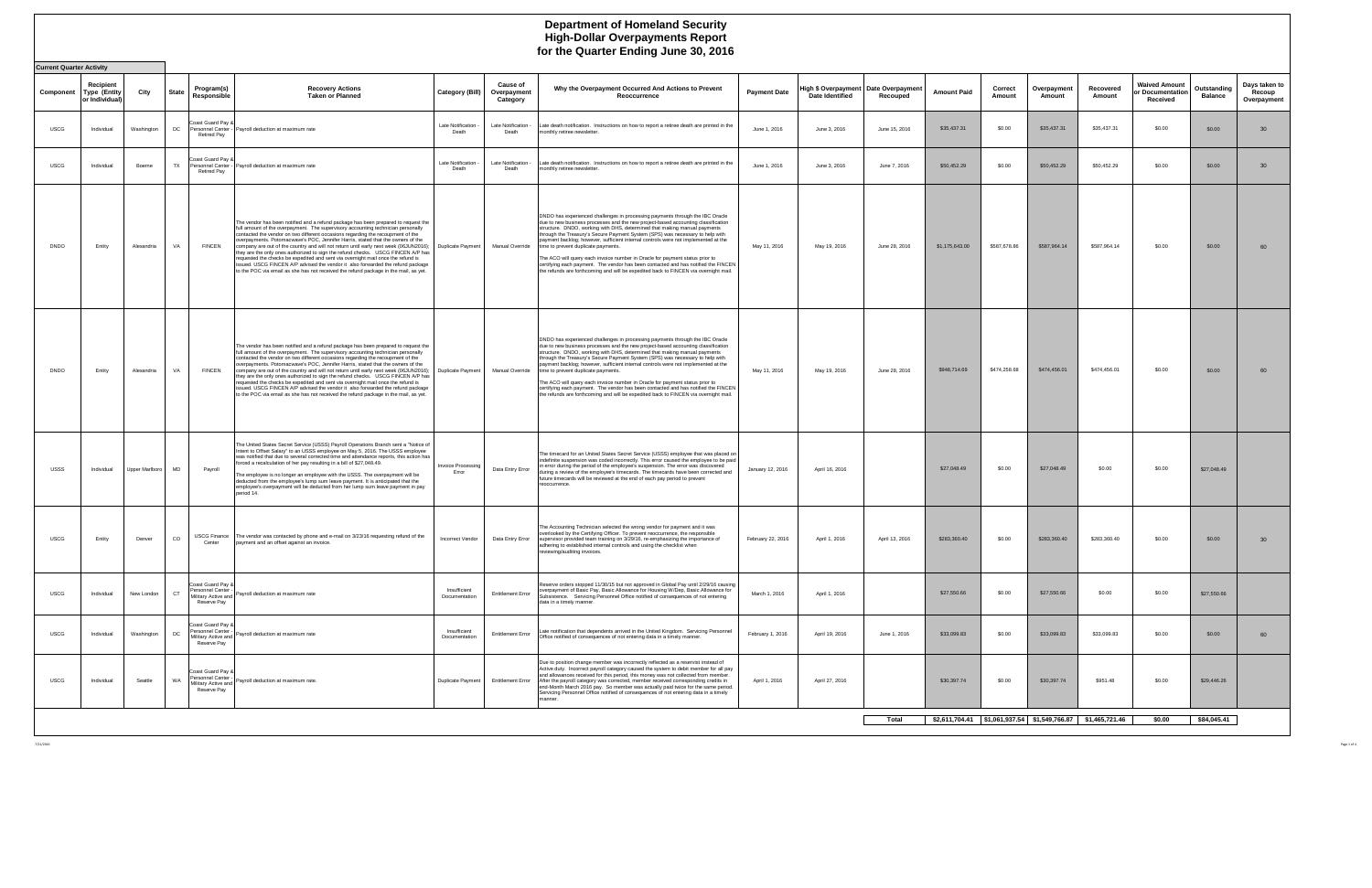## **Department of Homeland Security High-Dollar Overpayments Report for the Quarter Ending June 30, 2016**

| <b>Debts Under Collection by DHS</b> |                                                |               |              |                                                                                 |                                                                                                                                                                                                                                                                                                                                                                                                  |                     |                                                      |                    |                   |                           |                     |                                                       |                            |                     |
|--------------------------------------|------------------------------------------------|---------------|--------------|---------------------------------------------------------------------------------|--------------------------------------------------------------------------------------------------------------------------------------------------------------------------------------------------------------------------------------------------------------------------------------------------------------------------------------------------------------------------------------------------|---------------------|------------------------------------------------------|--------------------|-------------------|---------------------------|---------------------|-------------------------------------------------------|----------------------------|---------------------|
| Component                            | Recipient<br>Type (Entity<br>or<br>Individual) | City          | <b>State</b> | Program(s)<br>Responsible                                                       | Recovery Action Taken or Planned                                                                                                                                                                                                                                                                                                                                                                 | <b>Payment Date</b> | <b>High \$ Overpayment</b><br><b>Date Identified</b> | <b>Amount Paid</b> | Correct<br>Amount | <b>Overpayment Amount</b> | Recovered<br>Amount | Amount waived or<br>determined to be<br>uncollectable | <b>Outstanding Balance</b> | Days<br>Outstanding |
| <b>FLETC</b>                         | Individual                                     | Glynco        | GA           | Human Capital Division                                                          | A debt has been created with National Finance Center                                                                                                                                                                                                                                                                                                                                             | March 26, 2014      | April 4, 2014                                        | \$36,725.84        | \$0.00            | \$36,725.84               | \$5,839,00          | \$0.00                                                | \$30,886.84                | 818                 |
| <b>USCG</b>                          | Individual                                     | Seattle       | WA           | Coast Guard Pay &<br>Personnel Center - Military<br>Active and Reserve Pay      | Payroll deduction at maximum rate                                                                                                                                                                                                                                                                                                                                                                | August 15, 2015     | February 1, 2016                                     | \$64,687.36        | \$0.00            | \$64,687.36               | \$983.94            | \$0.00                                                | \$63,703.42                | 150                 |
| <b>USCG</b>                          | Individual                                     | Miramar       | CA           | Coast Guard Pay &<br>Personnel Center - Military<br>Active and Reserve Pay      | Payroll deduction at maximum rate.                                                                                                                                                                                                                                                                                                                                                               | February 1, 2016    | February 5, 2016                                     | \$25,122.97        | \$0.00            | \$25,122.97               | \$0.00              | \$0.00                                                | \$25,122.97                | 146                 |
| <b>USCG</b>                          | Individual                                     | Aurora        | $\rm{CO}$    | Coast Guard Pay &<br>Personnel - Military Active &<br>Reserve Pay Office        | Payroll deduction at maximum rate                                                                                                                                                                                                                                                                                                                                                                | January 1, 2015     | March 9, 2015                                        | \$37,254.30        | \$0.00            | \$37,254.30               | \$4,099.97          | \$0.00                                                | \$33,154.33                | 479                 |
| <b>USCG</b>                          | Individual                                     | St. Johns     | FL.          | Coast Guard Pay &<br>Personnel Center - Military<br>Active & Reserve Pay Office | Payroll deduction at maximum rate                                                                                                                                                                                                                                                                                                                                                                | March 1, 2014       | May 15, 2014                                         | \$18,420.83        | \$0.00            | \$18,420.83               | \$2,385.20          | \$0.00                                                | \$16,035.63                | 777                 |
| <b>USCG</b>                          | Individual                                     | Orange        | CA           | Coast Guard Pay &<br>Personnel Center - Military<br>Active & Reserve Pay Office | Payroll deduction at maximum rate                                                                                                                                                                                                                                                                                                                                                                | March 1, 2014       | May 1, 2014                                          | \$7,784.04         | \$0.00            | \$7,784.04                | \$1,412.54          | \$0.00                                                | \$6,371.50                 | 791                 |
| <b>USCG</b>                          | Individual                                     | Baltimore     | MD           | Coast Guard Pay &<br>Personnel Center - Military<br>Active & Reserve Pay        | Payroll deduction at maximum rate.                                                                                                                                                                                                                                                                                                                                                               | October 1, 2013     | December 4, 2013                                     | \$12,307.00        | \$0.00            | \$12,307.00               | \$5,859.91          | \$0.00                                                | \$6,447.09                 | 939                 |
| <b>USCG</b>                          | Individual                                     | Chesapeake    | VA           | Coast Guard Pay &<br>Personnel Center - Military<br>Active & Reserve Pay        | Payroll deduction at maximum rate.                                                                                                                                                                                                                                                                                                                                                               | August 15, 2009     | December 3, 2013                                     | \$5,685.13         | \$0.00            | \$5,685.13                | \$4,812.30          | \$0.00                                                | \$872.83                   | 940                 |
| <b>USCG</b>                          | Individual                                     | Honolulu      | H1           | Coast Guard Pay &<br>Personnel Center - Military<br>Active & Reserve Pay        | Payroll deduction at maximum rate.                                                                                                                                                                                                                                                                                                                                                               | August 15, 2013     | October 1, 2013                                      | \$5,318.99         | \$0.00            | \$5,318.99                | \$1,488.23          | \$0.00                                                | \$3,830.76                 | 1003                |
| <b>USCG</b>                          | Individual                                     | San Francisco | CA           | Coast Guard Pay &<br>Personnel Center<br>Military Active & Reserve<br>Pay       | Payroll deduction at maximum rate.                                                                                                                                                                                                                                                                                                                                                               | April 15, 2013      | April 30, 2013                                       | \$5,923.50         | \$0.00            | \$5,923.50                | \$3,487.61          | \$0.00                                                | \$2,435.89                 | 1157                |
| <b>USCG</b>                          | Individual                                     | New Orleans   | LA           | Coast Guard Pay &<br>Personnel Center - Military<br>Active and Reserve Pay      | Payroll deduction at maximum rate.                                                                                                                                                                                                                                                                                                                                                               | October 1, 2011     | November 25, 2011                                    | \$7,135.16         | \$0.00            | \$7,135.16                | \$2,772.76          | \$0.00                                                | \$4,362.40                 | 1679                |
| USSS                                 | Individual                                     | Paris         | France       | Payroll                                                                         | The USSS employee agreed to a Salary Offset to repay the \$27,229.44 overpayment that was<br>identified in January 2015. \$250 is automatically deducted from his bi-weekly salary beginning<br>with pay period 6.<br>Salary deductions were made from the employee's salary during pay period 10 (pay date<br>June 9, 2016) & pay period 11 (pay date June 23, 2016) for this reporting period. | October 18, 2014    | January 30, 2015                                     | \$27,229.44        | \$0.00            | \$27,229.44               | \$8,000.00          | \$0.00                                                | \$19,229.44                | 517                 |
|                                      |                                                |               |              |                                                                                 |                                                                                                                                                                                                                                                                                                                                                                                                  |                     | Total                                                | \$253,594.56       | \$0.00            | \$253,594.56              | \$41,141.46         | \$0.00                                                | \$212,453.10               |                     |
|                                      |                                                |               |              |                                                                                 |                                                                                                                                                                                                                                                                                                                                                                                                  |                     |                                                      |                    |                   |                           |                     |                                                       |                            |                     |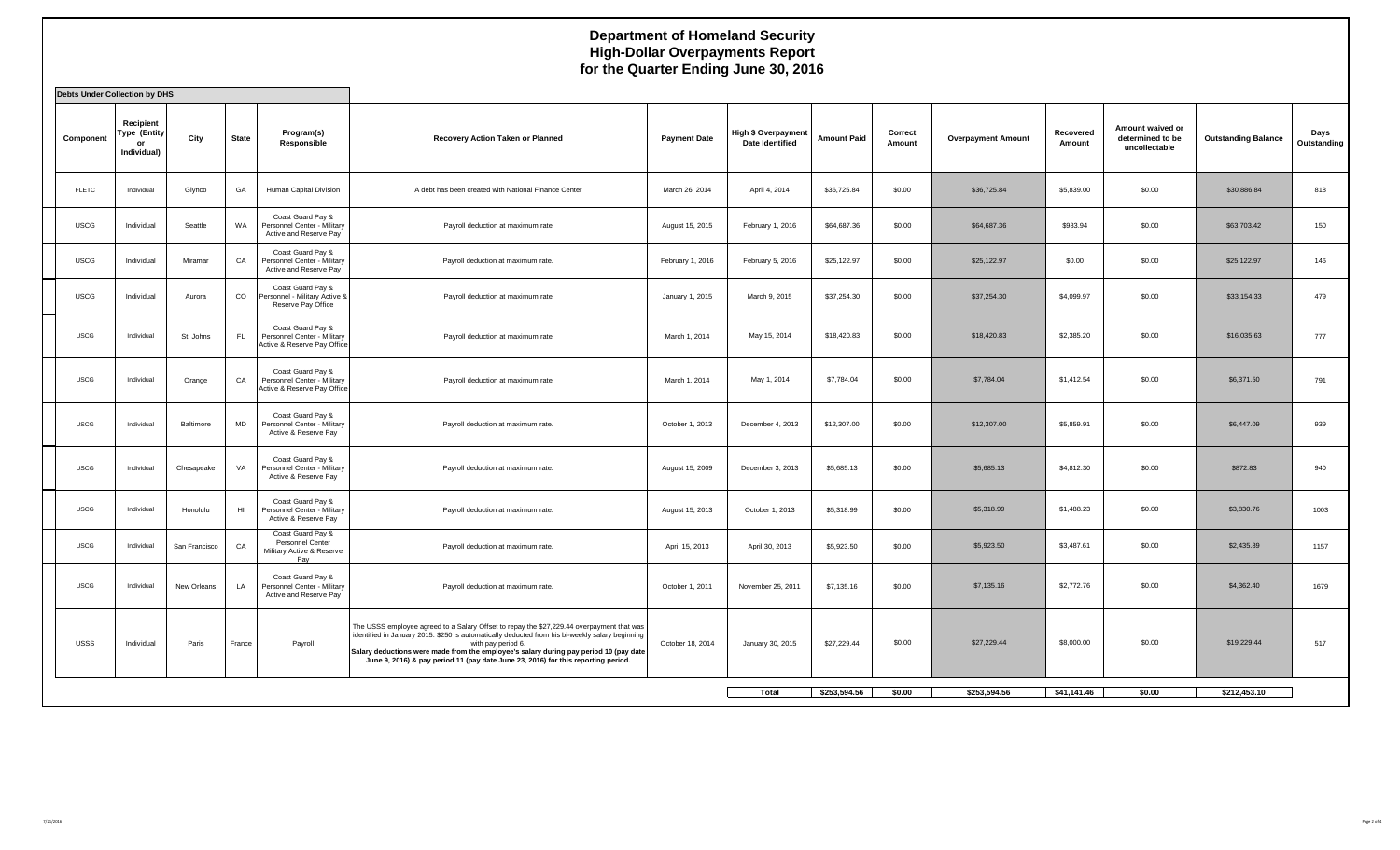## **Department of Homeland Security High-Dollar Overpayments Report for the Quarter Ending June 30, 2016 Debts Sent to Treasury Offset Program for Collection Component Recipient Type (Entity or Individual) City** State **Program(s) Responsible Recovery Action Taken or Planned Payment Date High \$ Overpayment Date Identified Amount Paid Correct Amount Overpayment Amount Recovered Amount Outstanding Balance Days Outstanding** FEMA Entity U.S Virgin Islands U.S. Virgin Islands Port Security Grant Program Recoupment package sent to Entity. Debt later sent to the Treasury age sent to Entity. Debt later sent to the Treasury November 11, 2008 September 30, 2010 \$19,239.54 \$0.00 \$19,239.54 \$0.00 \$19,239.54 2100 USCG | Individual | Seattle | WA Coast Guard Pay & Personnel Center - Military Active and Reserve Pay Attempted to recoup overpayment prior to member's departure from u of recoup overlear prior oriental of the total definition of the November 1, 2008 June 15, 2011 \$8,903.21 \$1,051.71 \$7,851.50 \$6,329.02 \$1,522.48 1842<br>USCG. Unable to recoup and sent to Treasury. USCG | Individual | New York | New York Coast Guard Pay & Personnel Center - Military Active & Reserve Pay Attempted to recoup overpayment prior to member's departure from 1 to recoup overpayment prior to member's departure from September 30, 2011 April 8, 2013 \$10,893.70 \$0.00 \$10,893.70 \$5,001.90 \$5,891.80 1179 USCG Individual Alameda California Coast Guard Pay & Personnel Center - Military Active & Reserve Pay Attempted to recoup overpayment prior to member's departure from d to recoup overpayment prior to member's departure from Narch 15, 2014 July 23, 2014 \$5,554.90 \$0.00 \$5,554.90 \$0.00 \$5,554.90 708 USCG | Individual | Portsmouth | VA Coast Guard Pay & Personnel Center - Military Active & Reserve Pay Attempted to recoup overpayment prior to member's departure from d to recoup overpayment prior to member's departure from divide to the 15, 2013 December 10, 2013 \$51,074.15 \$824.99 \$50,249.16 \$0.00 \$50,249.16 \$60,249.16 933 USCG | Individual | Santa Rose | CA Coast Guard Pay & Personnel Center Military Active & Reserve Pay Attempted to recoup overpayment prior to member's departure from a to recoup overpayment prior to member s departure from divided bully 31, 2012 September 26, 2012 \$29,842.78 \$0.00 \$29,842.78 \$19,191.47 \$10,651.31 1373 USCG | Individual | Houston | Texas Coast Guard Pay & Personnel Center - Military Active & Reserve Pay Attempted to recoup overpayment prior to member's departure from a to recoup overpayment prior to member s departure from divide trom July 15, 2015 December 17, 2015 \$76,905.38 \$1,000 \$76,905.38 \$2,731.04 \$74,174.34 196 **Total \$202,413.66 \$1,876.70 \$200,536.96 \$33,253.43 \$167,283.53**